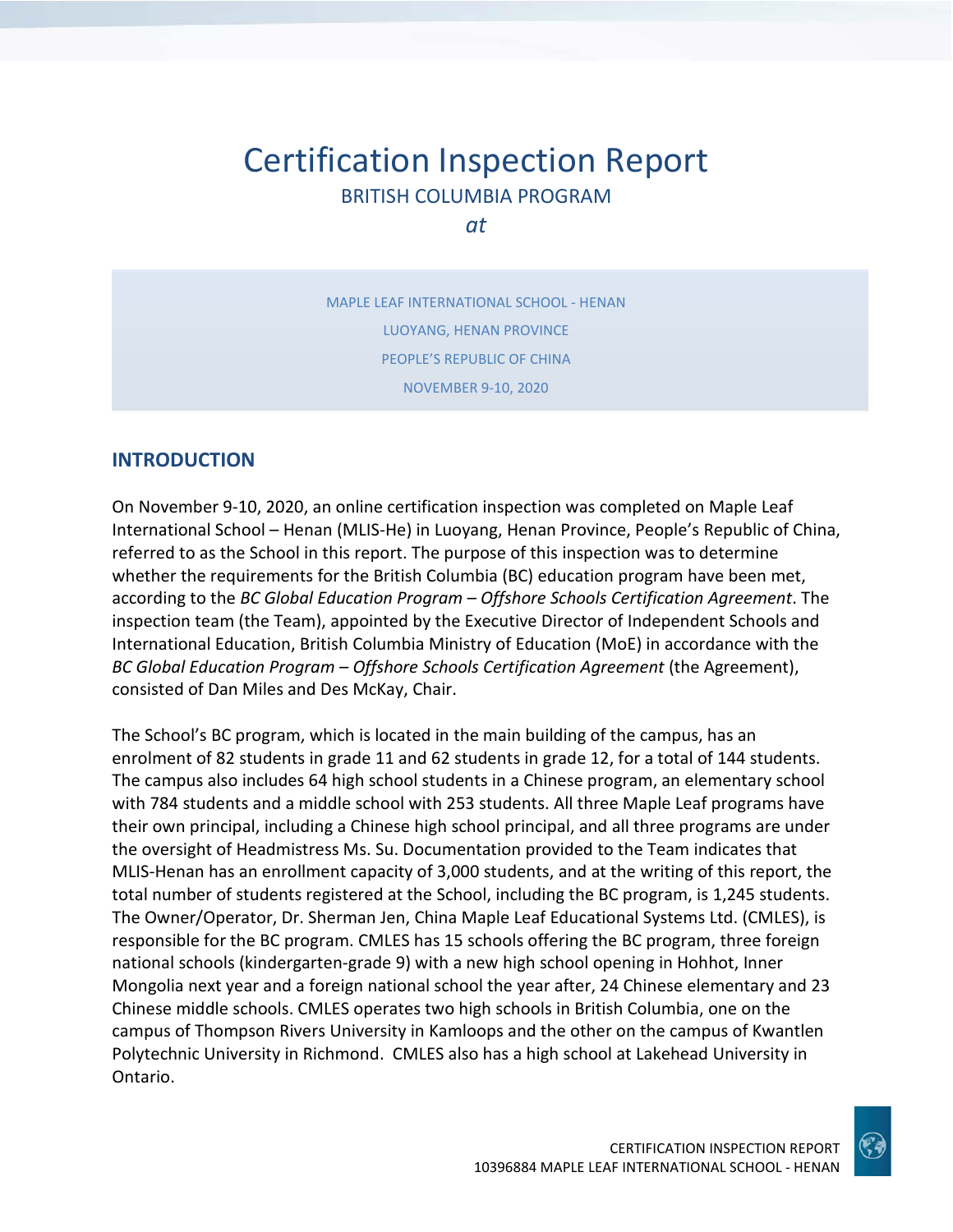As with all BC offshore schools, CMLES has had to overcome a tsunami of COVID-19 related challenges at all levels of the organization; however, the Maple Leaf system's strategic plan is to continue expanding in China and abroad. A new high school has just been opened in Southern Australia, and CMLES has just purchased a GCE A Level school in Kuala Lumpur with 1500 students, and an IB school in Singapore with 3100 students.

The CMLES educational philosophy is based on the belief that through blending the best of the innovations and higher level thinking western educational model with the cultural richness and discipline of the traditional Chinese educational model, students will be best prepared to meet the challenges of living and working in a more internationalized society.

During the virtual inspections of the School, the Team reviewed all standards required in the *BC Global Education Program – Offshore Schools Certification Agreement* and *Operating Manual*  and met with the Mr. Peter Froese, Superintendent of Schools: BC Program, who represented the Offshore School Representative, the Headmistress, the Chinese principal, the BC Principal and BC teachers.

The Team would like to thank Maple Leaf International School - Henan for its cooperation and tireless work preparing for this virtual inspection.

| The School has satisfactorily addressed requirements contained in the previous inspection<br>report. |                                                                                                                                                                                 |                                                    |                                                                                                                                                                                                                                                                                             |
|------------------------------------------------------------------------------------------------------|---------------------------------------------------------------------------------------------------------------------------------------------------------------------------------|----------------------------------------------------|---------------------------------------------------------------------------------------------------------------------------------------------------------------------------------------------------------------------------------------------------------------------------------------------|
| $\boxtimes$ Requirement<br>Met                                                                       | Requirement<br><b>Partially Met</b>                                                                                                                                             | Requirement<br>$\overline{\phantom{a}}$<br>Not Met | Not<br>Applicable                                                                                                                                                                                                                                                                           |
| Comment:<br>satisfaction.                                                                            | ensure that course overviews for all courses are aligned with the new Learning Standards."<br>Offshore School Program confirming the requirement has been met to the Ministry's |                                                    | In its last inspection the School had one requirement: "The School and CMLES are required to<br>The School submitted evidence to the Ministry of Education that appropriate action has been<br>taken to address the requirement and in turn was issued a letter by Alan Schroeder, Director |

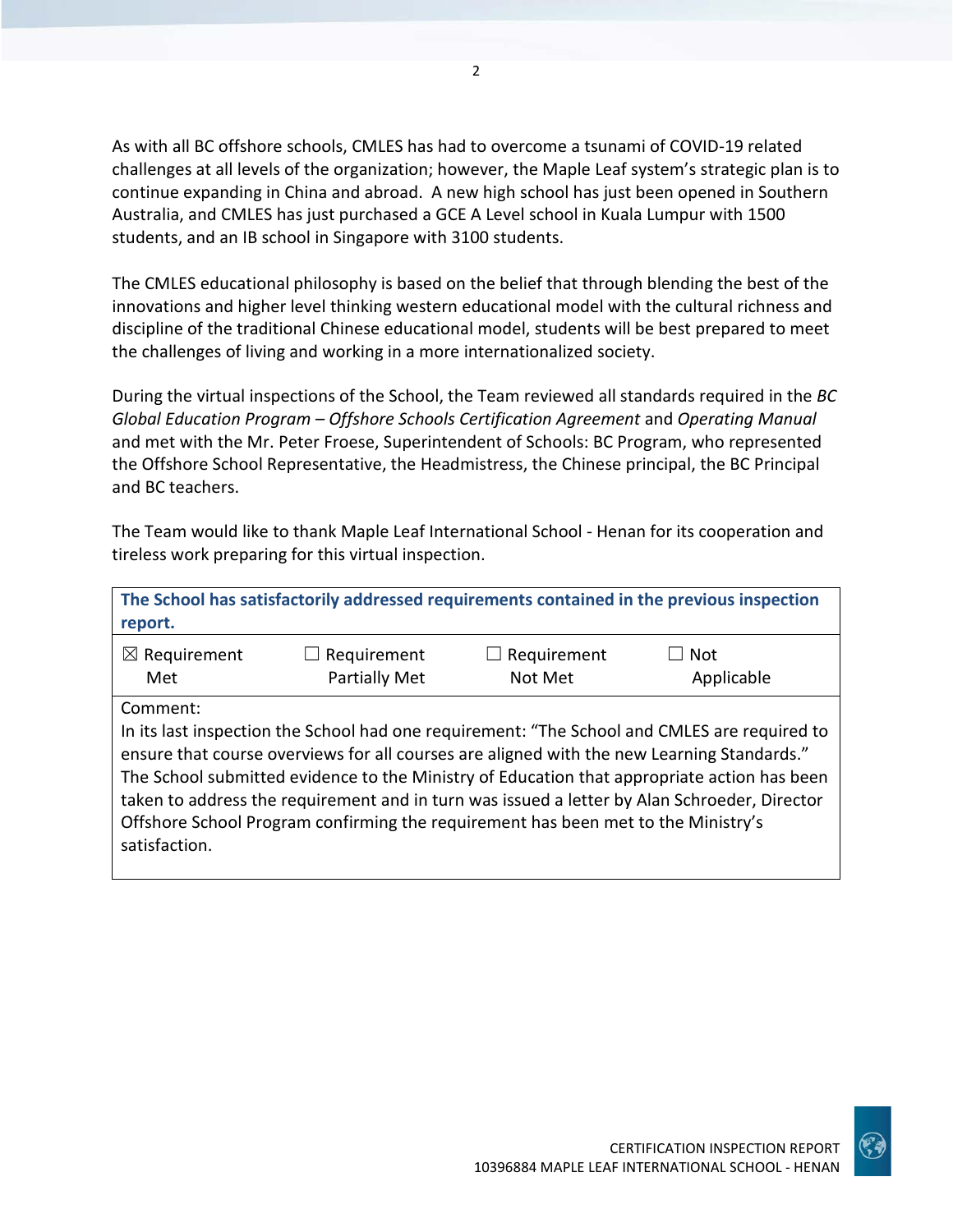# **BUSINESS PLAN 1.0**

| confirming the sustainability of the program.                                                                                                                                                                                                                                                                                                                                                                                                                                                                                                                                                                                                                                                                                                                                                                                                                                                                                                                                                                                                                                                                                                                                                                                                                                        |                                          | The Owner/Operator has submitted a business plan to the BC Ministry of Education,                                                                                                                                                                                                                                                                        |  |
|--------------------------------------------------------------------------------------------------------------------------------------------------------------------------------------------------------------------------------------------------------------------------------------------------------------------------------------------------------------------------------------------------------------------------------------------------------------------------------------------------------------------------------------------------------------------------------------------------------------------------------------------------------------------------------------------------------------------------------------------------------------------------------------------------------------------------------------------------------------------------------------------------------------------------------------------------------------------------------------------------------------------------------------------------------------------------------------------------------------------------------------------------------------------------------------------------------------------------------------------------------------------------------------|------------------------------------------|----------------------------------------------------------------------------------------------------------------------------------------------------------------------------------------------------------------------------------------------------------------------------------------------------------------------------------------------------------|--|
| $\Box$ Requirement<br>Met                                                                                                                                                                                                                                                                                                                                                                                                                                                                                                                                                                                                                                                                                                                                                                                                                                                                                                                                                                                                                                                                                                                                                                                                                                                            | $\boxtimes$ Requirement<br>Partially Met | $\Box$ Requirement<br>Not Met                                                                                                                                                                                                                                                                                                                            |  |
| Comment:                                                                                                                                                                                                                                                                                                                                                                                                                                                                                                                                                                                                                                                                                                                                                                                                                                                                                                                                                                                                                                                                                                                                                                                                                                                                             |                                          | The Team has been advised by the Ministry that the 2020/21 Certification Agreement<br>between Maple Leaf Education Systems and the Ministry of Education is in process.                                                                                                                                                                                  |  |
| The BC program currently has 144 students in grades 11 and 12 and will be phased out as of<br>June 30, 2022. CMLES has committed to providing a robust graduation program as it<br>transitions to its Maple Leaf World Curriculum School. The School will continue to offer a full<br>range of grade 11 and 12 courses for BC program students. This will be accomplished, in<br>part, by creating teaching assignments that span the BC program and the World Curriculum<br>Program. However, CMLES recognizes that many students entering grade 11 this current<br>year will not be able to meet graduation requirements by June 30, 2022; therefore, a number<br>of interventions have been put in place to support these students including:<br>creating a graduation credit check file for every student;<br>$\bullet$<br>meeting with parents to keep them informed regarding their child's progress toward<br>$\bullet$<br>graduation;<br>providing summer school courses for students requiring graduation credits and<br>$\bullet$<br>support;<br>providing parents with the opportunity to request updates using a student check form<br>at any time;<br>continuing to offer some grade 10 courses when the World Curriculum program has<br>$\bullet$<br>been implemented. |                                          |                                                                                                                                                                                                                                                                                                                                                          |  |
|                                                                                                                                                                                                                                                                                                                                                                                                                                                                                                                                                                                                                                                                                                                                                                                                                                                                                                                                                                                                                                                                                                                                                                                                                                                                                      |                                          | In addition to curricular support, CMLES has also worked with universities and other post-<br>secondary institutions to offer university fairs for its students and parents. The November<br>fair will see 112 universities recruiting CMLES students, the highest number to date.                                                                       |  |
|                                                                                                                                                                                                                                                                                                                                                                                                                                                                                                                                                                                                                                                                                                                                                                                                                                                                                                                                                                                                                                                                                                                                                                                                                                                                                      |                                          | MLIS-Henan's enrollment capacity is 3,000 students, but with Luoyang's current<br>redevelopment and surge in growth, the School is still expected to reach maximum capacity<br>within five years. To accommodate its anticipated growth, CMLES had planned to build a<br>new Maple Leaf World Curriculum high school on property adjacent to the School. |  |
| Commendation:<br>support BC Program students.                                                                                                                                                                                                                                                                                                                                                                                                                                                                                                                                                                                                                                                                                                                                                                                                                                                                                                                                                                                                                                                                                                                                                                                                                                        |                                          | CMLES and the School are to be commended for the range of interventions put in place to                                                                                                                                                                                                                                                                  |  |

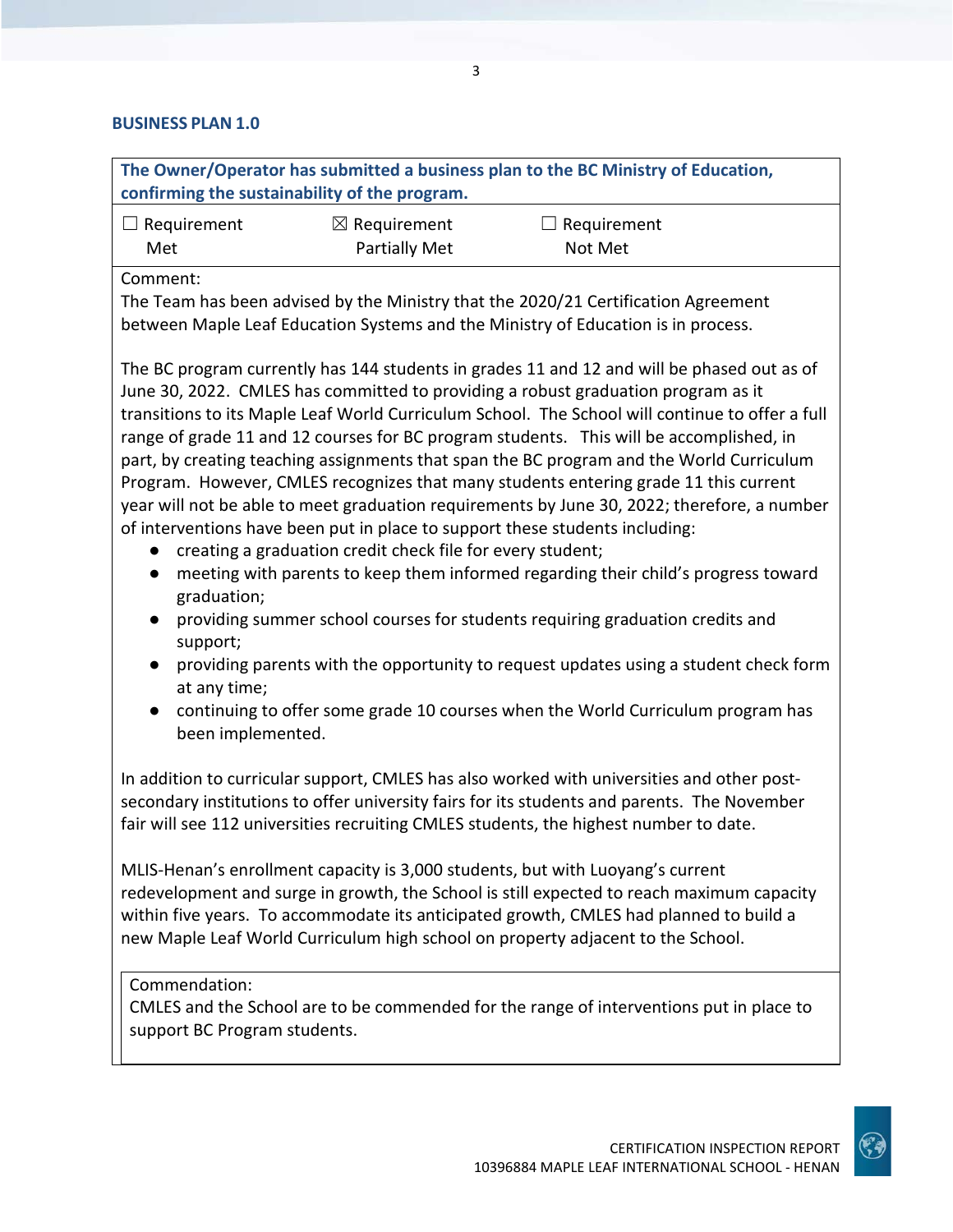CMLES and the School are to be commended for their commitment to maintaining a robust BC program as it transitions to the World Curriculum program.

4

#### **INSPECTION CATALOGUE 2.0**

| 2.02 The Owner/Operator meets all requirements as set forth in the BC Global Education<br>Program Offshore Schools Certification Agreement (the Agreement). |  |  |  |  |
|-------------------------------------------------------------------------------------------------------------------------------------------------------------|--|--|--|--|
| $\boxtimes$ Requirement<br>$\Box$ Requirement<br>$\Box$ Requirement<br>Partially Met<br>Not Met<br>Met                                                      |  |  |  |  |
| Comment:<br>The Owner/Operator meets all requirements as set forth in the BC Global Education Program<br>Offshore Schools Certification Agreement.          |  |  |  |  |

**2.03 The Owner/Operator has written approval from the appropriate government entity to operate the offshore school, as outlined in section 5.03 of the Agreement.** ☒ Requirement Met  $\Box$  Requirement Partially Met  $\Box$  Requirement Not Met

#### Comment:

The Team examined inspection approval certificates from the local fire authority, the local municipality for the inspection of the school buildings as well as the certificate to operate the school cafeteria. The Team confirmed that the Owner/Operator is meeting the requirements set forth in the Agreement and has the appropriate permits and licensing in place to operate the MLIS-Henan school. The following permits and licenses were made available to the Team in both English and Mandarin:

- A permit of the People's Republic of China in Running A Private School (elementary, middle and high school)
- A Registration Certificate of Private Non-Enterprise Unit (elementary, middle and high school) from the Luoyang Education Bureau
- A Henan Provincial Department of Education Document allowing MLIS-Henan to offer bilingual programs and dual diplomas in high school.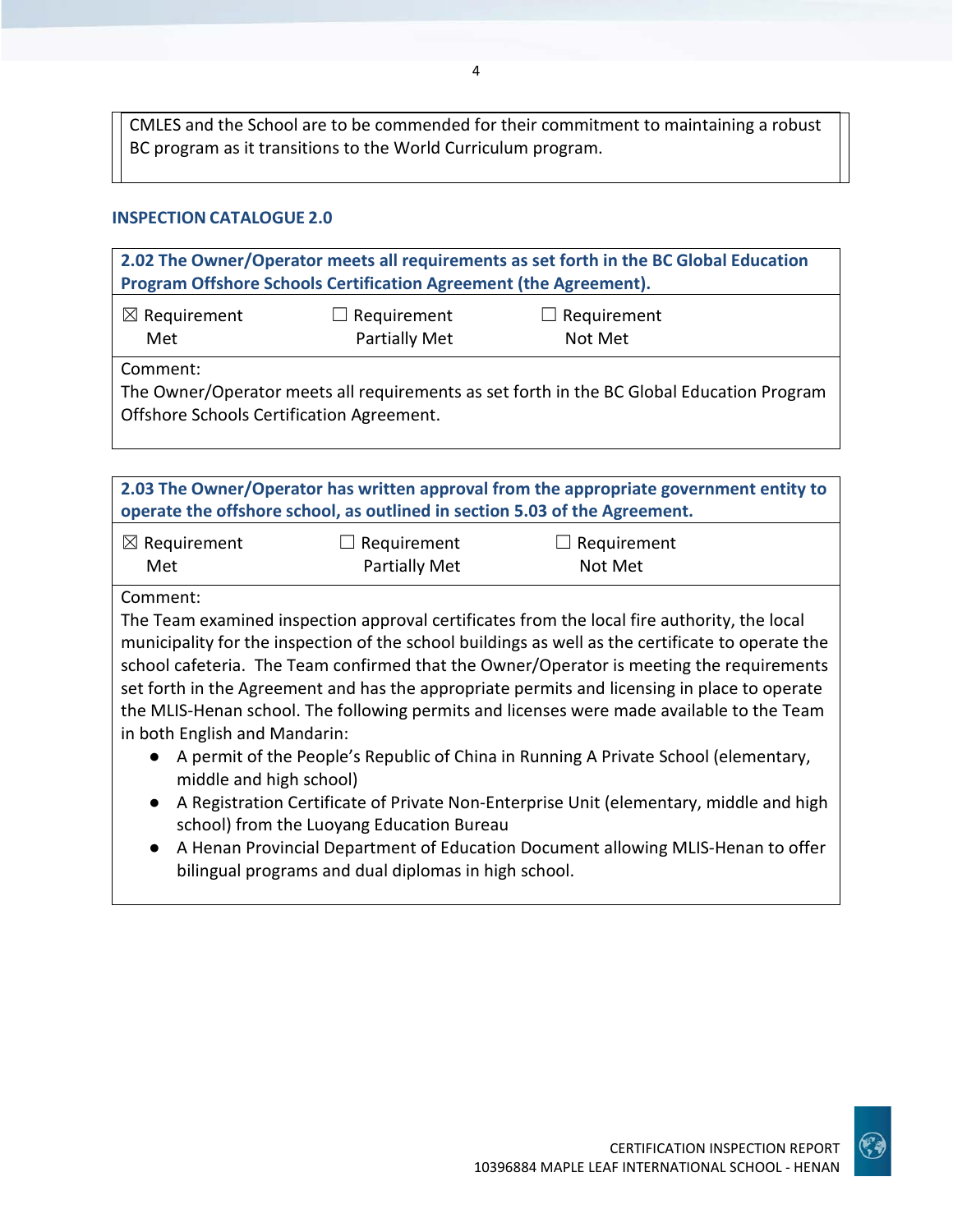# **2.04-2.05 The School meets local building, safety and cafeteria codes and regulations. The facilities are deemed to be suitable to support the BC program.**

| $\boxtimes$ Requirement |  |
|-------------------------|--|
| Met                     |  |

☐ Requirement Partially Met

 $\Box$  Requirement Not Met

# Comment:

The School has plans in place for an unplanned temporary emergency or permanent closure of the School as well as COVID-19 safety protocols. The Superintendent on behalf of the OSR confirmed that he has reviewed all the plans for accuracy and functionality.

Safety certificates/documents confirmed by The Team:

- Luoyang Public Security and Fire Control Department
- Cafeteria Fire Safety System and Evacuation Plan
- Cafeteria Fire Emergency Plan
- Business License For Food. Valid to May 30,2021
- MLIS-Henan COVID-19 Practices and Procedures
- MLIS-Henan COVID-19 Joint Prevention and Control System (As required by the Henan Provincial Party Committee and the Provincial government on COVID-19 Prevention and Control)

The Team confirmed that the School has scheduled fire and earthquake drills each semester in addition to the drills scheduled by the Chinese administration for the entire campus. Scheduled dormitory drills occur in the evenings and Wayfinding signage is posted around the School indicating what to do and where to go in the event of a school emergency evacuation. COVID-19 signage indicating the need for social distancing and hand washing is also prominent throughout the School.

MLIS-Henan has instituted COVID-19 safety response protocols that in part have been mandated by Chinese government agencies and the Henan Education Bureau. MLIS-Henan COVID-19 response protocols and expectations include the following:

- Only students and staff are allowed onto the campus.
- Everyone entering the campus must have their QR Code scanned and their temperature taken.
- Contact tracing is done by cell phone QR Code scanning. GREEN means clear, YELLOW means travel has occurred to a region that has since been declared a risk, and RED means travel has occurred to a high-risk region. If a YELLOW or RED reading occurs, entry to the campus is denied and COVID-19 testing is mandatory.
- Everyone entering the campus must wear a mask, however, once on campus wearing a mask is optional.

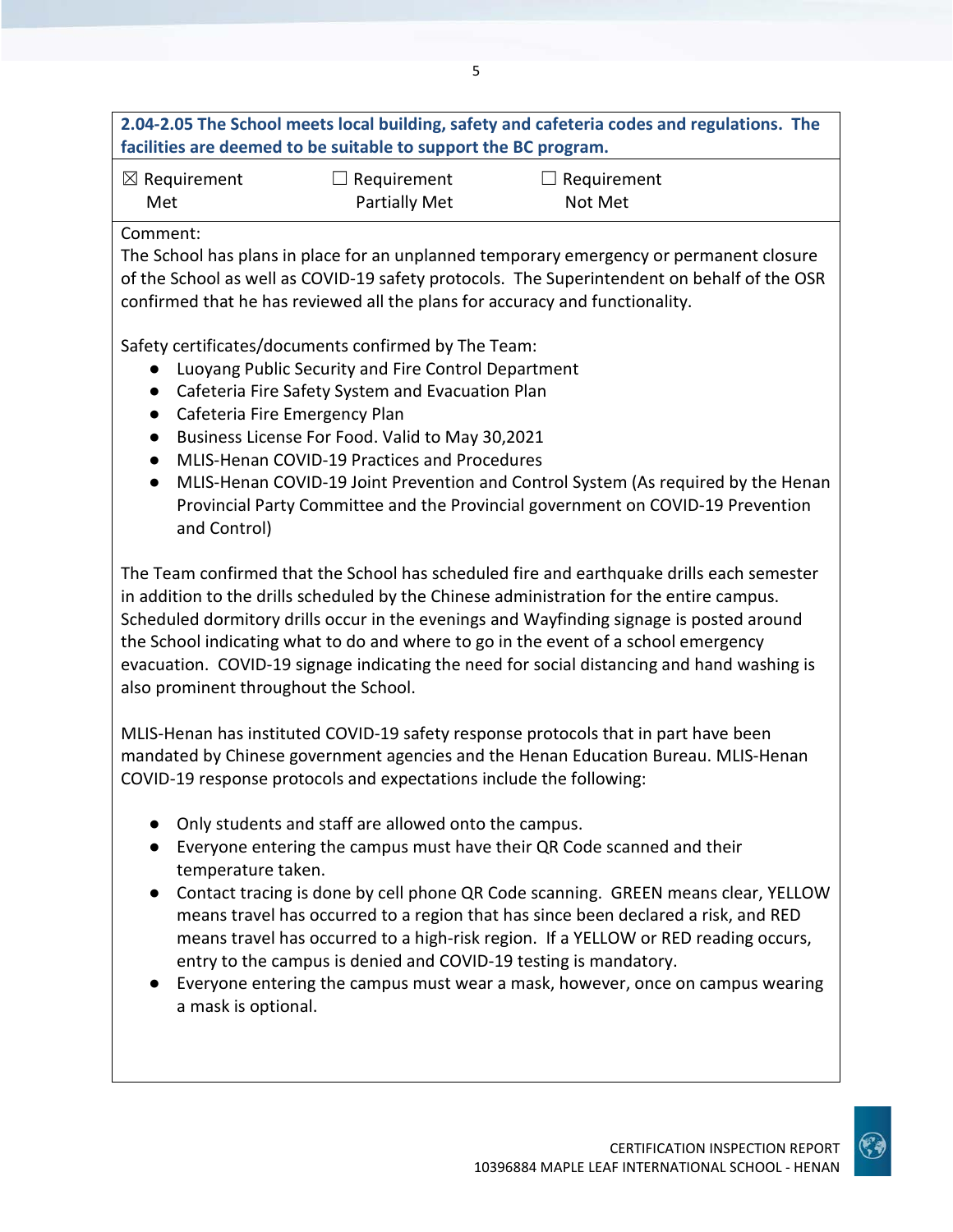Procedures for suspected COVID-19 symptoms.

- Contact parents (most MLIS-Henan students live in residence.)
- Contact Yibin District Education Center & Luoyang Bureau of Education and submit preliminary information about the student in written form within 2 hours
- The student is to isolate himself/herself from other people and inform the authorities of all the people he has had close contact with.
- The student is not to take public transportation by himself/herself and go to a medical institution under the guidance of medical staff by telephone.
- Respiratory masks are to be used to and from the hospital
- If transported by ambulance all obstacles and barriers must be removed for emergency vehicle to enter the campus
- The School is to keep staff and parents informed so as to insure control and prevention measures at school and at home.

Commendation:

The School is to be commended for all the safety and COVID-19 protocols it has instituted.

|                                                 |                                                       | 2.06 Offshore School Representative (OSR) - The Owner/Operator must appoint an<br>individual to act as offshore school representative. This individual must be confirmed by<br>the province and must meet all of the requirements set out in section 14 of the Agreement.                                                                                           |  |
|-------------------------------------------------|-------------------------------------------------------|---------------------------------------------------------------------------------------------------------------------------------------------------------------------------------------------------------------------------------------------------------------------------------------------------------------------------------------------------------------------|--|
| $\boxtimes$ Requirement<br>Met                  | $\Box$ Requirement<br>Partially Met                   | Requirement<br>Not Met                                                                                                                                                                                                                                                                                                                                              |  |
| Comment:                                        | the inspection was very helpful and much appreciated. | The Superintendent represented the OSR during the inspection. His attendance throughout                                                                                                                                                                                                                                                                             |  |
| Commendation:<br>Henan through this inspection. |                                                       | The Superintendent is to be commended for his presence, support and commitment to MLIS-                                                                                                                                                                                                                                                                             |  |
| catalogue for offshore schools.                 |                                                       | 2.07 The Principal meets the requirements as outlined in section 2.07 of the inspection                                                                                                                                                                                                                                                                             |  |
| $\boxtimes$ Requirement<br>Met                  | Requirement<br>Partially Met                          | Requirement<br>Not Met                                                                                                                                                                                                                                                                                                                                              |  |
| Comment:                                        |                                                       | The Principal has 11 years' experience in secondary education, and five years in elementary<br>and middle school education. The Principal earned her Master of Arts in Educational<br>Leadership and Management through Royal Roads University and is in her second year as<br>Principal of MLIS-Henan. During her teaching career, she held a number of leadership |  |

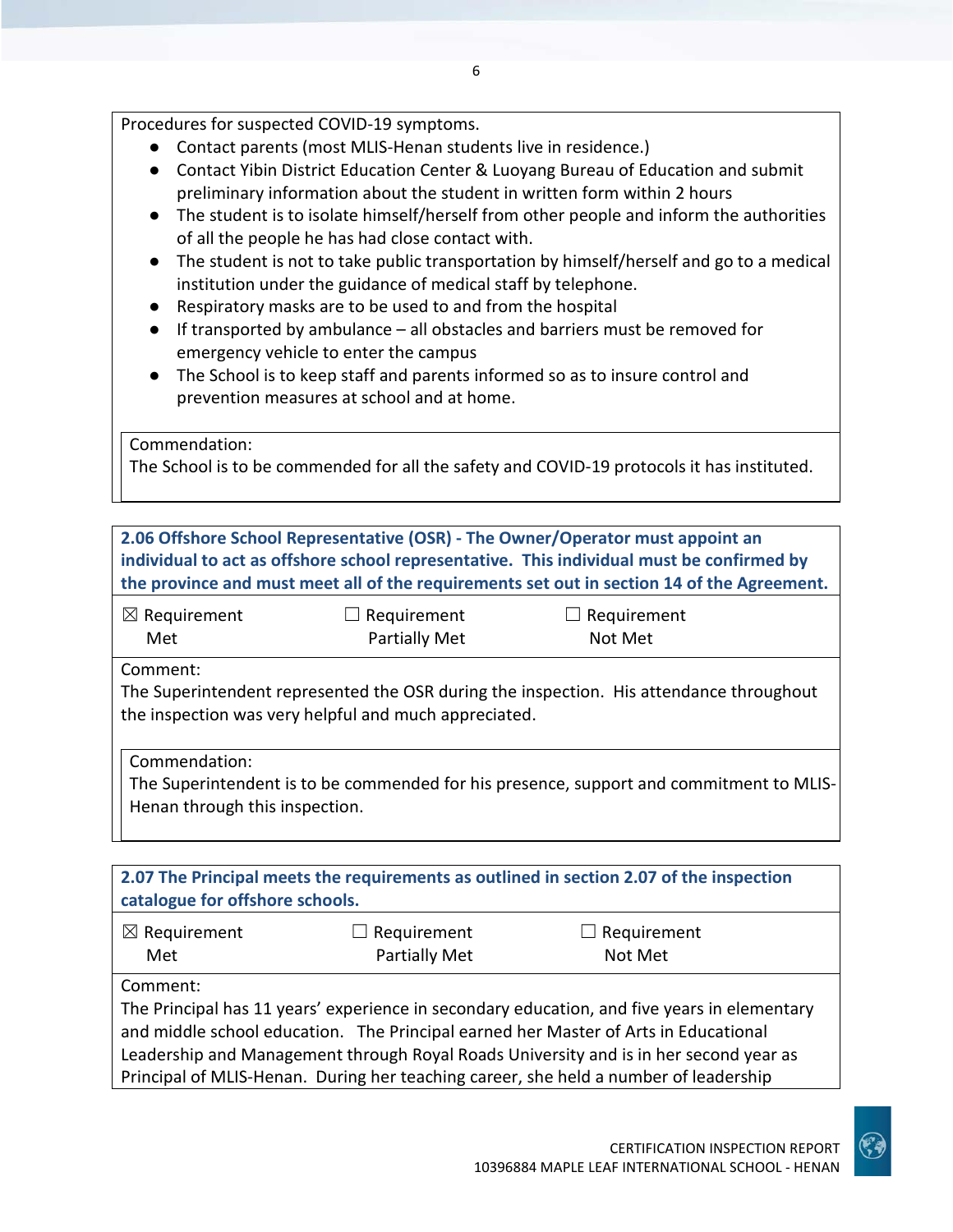positions including ESL Teacher Coordinator and Science Department Head Coordinator. However, the most challenging, and perhaps most rewarding, assignment has been leading the School through the COVID-19 pandemic. For almost nine months she had to perform her administrative duties from Vietnam where she had been vacationing during China's Winter Festival break. While in Vietnam, China closed its borders and cancelled all visas as part of its COVID-19 response, making it impossible for her and all but five of her staff to return to China. In response, CMLES moved all of its schools from brick and mortar to virtual platforms using the Canvas learning management system. Developing teaching schedules, arranging for online teaching in service and the day to day operations of the school all had to be managed remotely by the Principal. In spite of the COVID-19 challenges, the Team noted the administration has nurtured a strong culture of caring and support that was reflected in the teacher and student interviews. Staff indicated they appreciated the administrative support they are receiving and when students were asked what they like most about their school they mentioned their teachers describing them as caring, professional, kind, dedicated and personable.

The Principal has a non-expiring subject restricted COQ certificate and meets the requirements as outlined in section 2.06 of the inspection catalogue for offshore schools.

Commendation:

The Principal is to be commended for her commitment and resilience in leading the School through the most difficult of circumstances brought on by the COVID-19 pandemic.

**2.08 The School meets the administrative support requirements as outlined in section 2.08 of the inspection catalogue for offshore schools.** ☒ Requirement  $\Box$  Requirement  $\Box$  Requirement

Met

Partially Met

Not Met

Comment:

The School has a 1.0 principal and a .25 Educational/Connect Center Coordinator who provides administrative support and oversees the School's student support and intervention program. This support has made it possible for the Principal to spend a great deal of time providing teaching relief, teaching support for students during virtual lessons and mentoring new teachers to MLIS-Henan.

The School also receives administrative support through a part-time bilingual BC Secretary/Foreign Affairs Secretary, bilingual Admissions team and the School's Chinese Finance Department, and CMLES provides support through a network of system curriculum, professional development and technical coordinators.

The School meets the administrative support requirements as outlined in section 2.07 of the inspection catalogue for offshore schools.

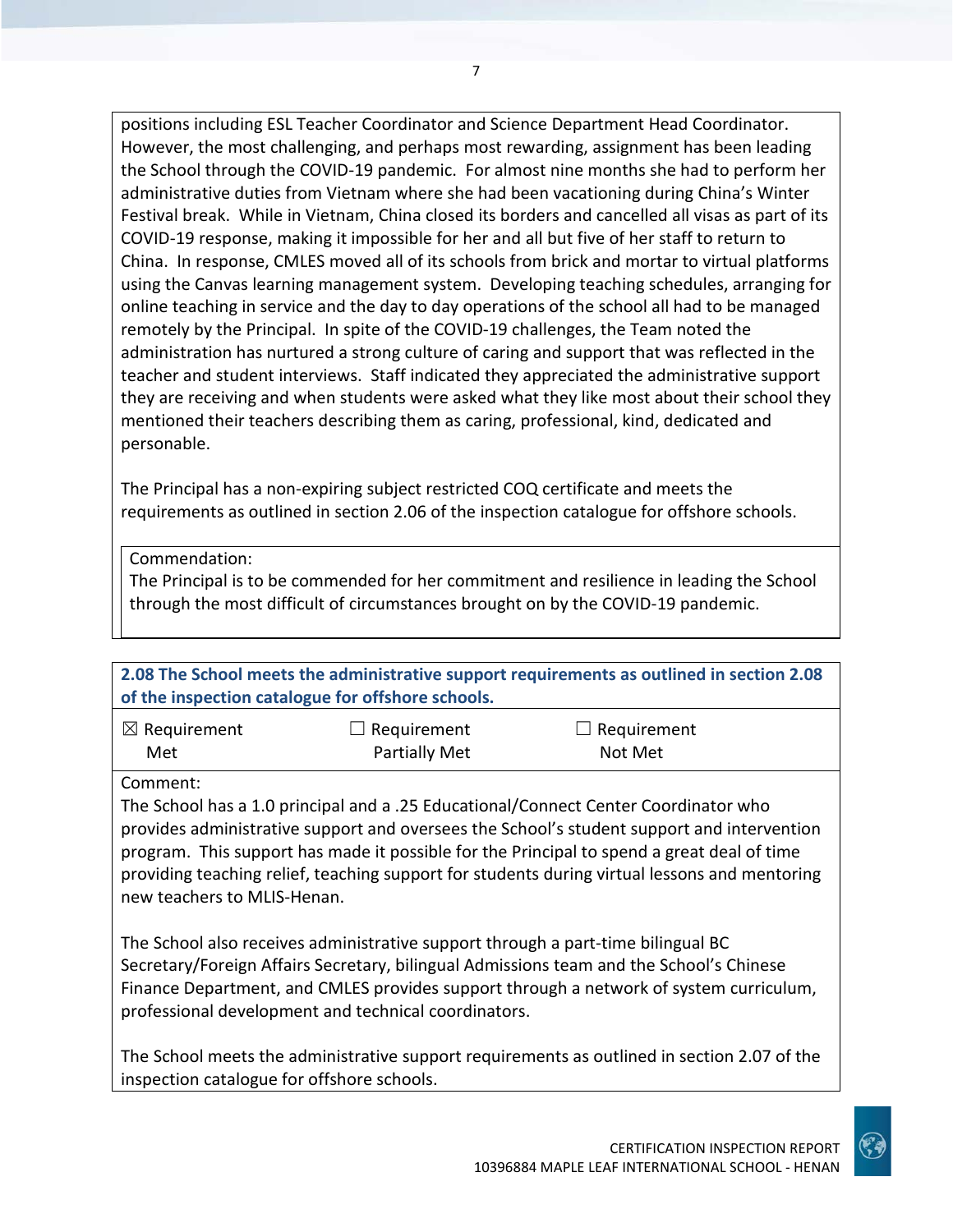| 2.09 The School meets the Student Record requirements as outlined in section 2.09 of the |             |             |  |
|------------------------------------------------------------------------------------------|-------------|-------------|--|
| <b>Inspection Catalogue for offshore schools.</b>                                        |             |             |  |
| $\boxtimes$ Requirement                                                                  | Requirement | Requirement |  |

| $\boxtimes$ Requirement | $\Box$ Requirement   | $\Box$ Requirement |  |
|-------------------------|----------------------|--------------------|--|
| Met                     | <b>Partially Met</b> | Not Met            |  |

#### Comment:

The Team randomly selected 20 students, 10 from each grade level, and presented the list to the School's administration just prior to the first morning of the inspection. All 20 files were individually reviewed by the Team using Zoom. Each of the required documents outlined in section 2.08 of the inspection catalogue was verified by the Team, and all files included updated student and parent consent forms in both English and Mandarin.

Commendation:

The Principal and her office staff are to be commended for their record keeping system and preparedness for the virtual review of 20 student files and every teacher file.

# **2.10-2.18 The School meets the teacher certification requirements as outlined in sections 2.10-2.18 of the inspection catalogue for offshore schools.**

| $\boxtimes$ Requirement | $\Box$ Requirement   | $\Box$ Requirement |
|-------------------------|----------------------|--------------------|
| Met                     | <b>Partially Met</b> | Not Met            |

Comment:

The Team reviewed every teacher file, including the Principal's, using Zoom. Each file was checked to include the following items: Certificate of Qualification, teacher contract, teacher evaluations, personal consent form, teacher emergency contact information, and work permit/visa. At the time of writing this report, two teachers are still waiting for visas to return to China and are teaching remotely. Chinese national teachers do not teach in the BC program; however, they are occasionally used as teaching assistants during virtual lessons. The Team confirms that all national teachers have certification and criminal record checks from the appropriate Chinese government agencies.

The Team confirms that all authorized persons under the Agreement possess valid and current certification required by the Ministry of Education.

#### Commendation:

The Headmistress and Chinese principal are to be commended for the support and leadership they are providing the BC program during the COVID-19 pandemic.

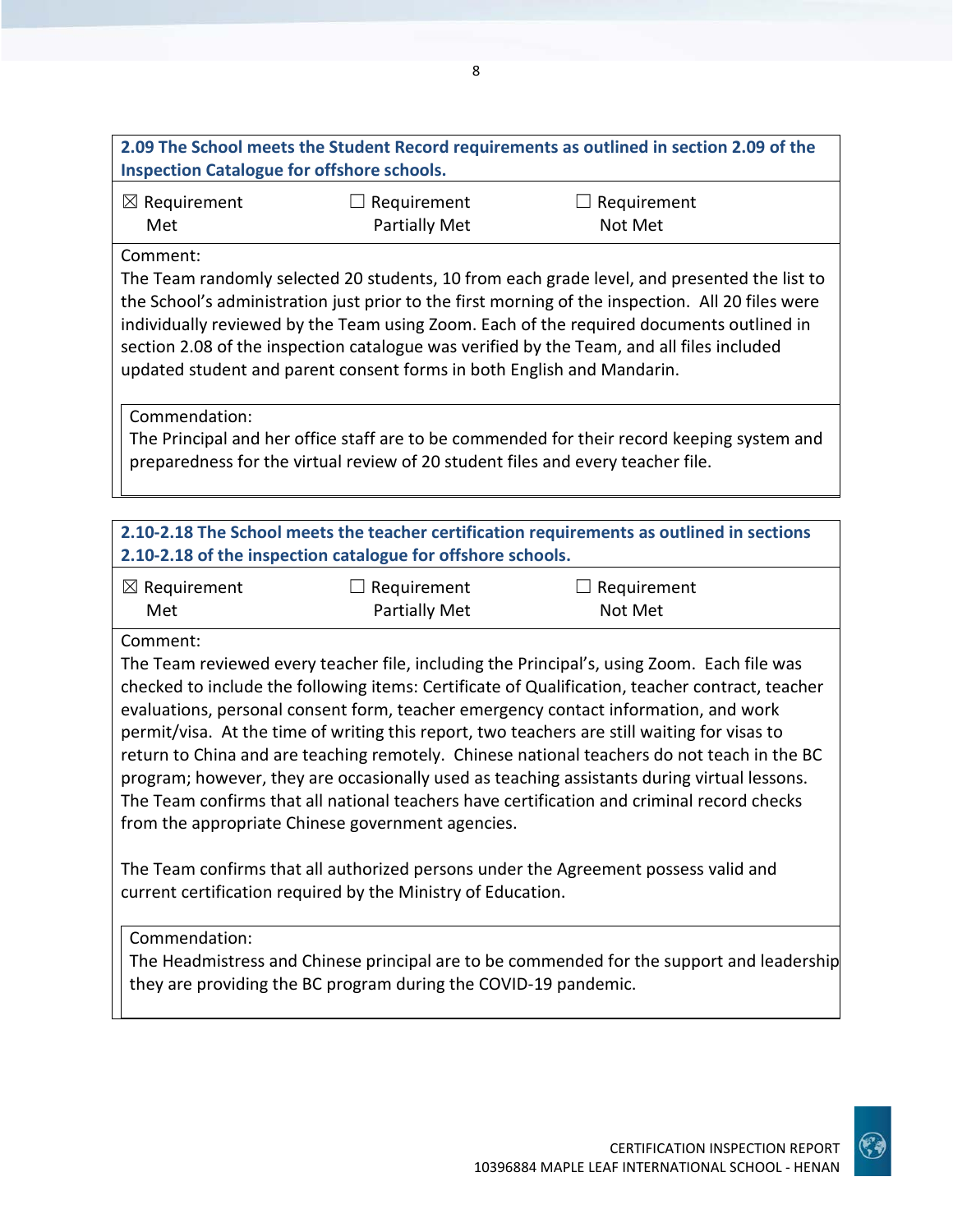# **2.19 The School meets the requirements for curriculum implementation outlined in section 2.19 of the inspection catalogue for offshore schools.**

9

| $\boxtimes$ Requirement | $\Box$ Requirement   | $\Box$ Requirement |
|-------------------------|----------------------|--------------------|
| Met                     | <b>Partially Met</b> | Not Met            |

#### Comment:

The School has fully implemented the grade 10 to 12 new BC curriculum; however, the School only offers grades 11 and 12 this school year as it transitions to its World Curriculum program. Course overviews are developed centrally through CMLES and ensure consistency throughout the system. Student learning experiences and assessment practices outlined in the documents reflect the foundational principles of the new curriculum. Accommodations to support English language learners have also been implemented in all aspects of the curriculum. A phased-in entry for students into the BC program is in place to help them develop the language skills necessary to be successful.

Considering that there are new staff members, many originating from places other than BC, introduction to the BC curriculum, instructional strategies and assessment pertaining to aspects of the new curriculum continue to be a significant part of the professional learning plan for this year. The leadership team of the School is acknowledged for the modelling and the support they provide the staff.

Due to the virtual nature of this inspection, each teacher was asked to share an artifact that demonstrated the integration of the curriculum into their teaching methodology. The Team was unable to observe all daily lesson plans; however, course overviews and samples of lessons plans were shared. In interviews with teachers the Team heard descriptions of student work and classroom learning activities.

#### Commendation:

MLIS-Henan is to be commended for its ongoing curriculum implementation support despite the challenges of COVID-19 and the challenges of online communication.

Senior leadership and experienced teachers are to be commended for the mentorship they are providing newer teachers.

The staff is to be commended for demonstrating strong evidence of implementing First Peoples Principles of Learning in all subject areas.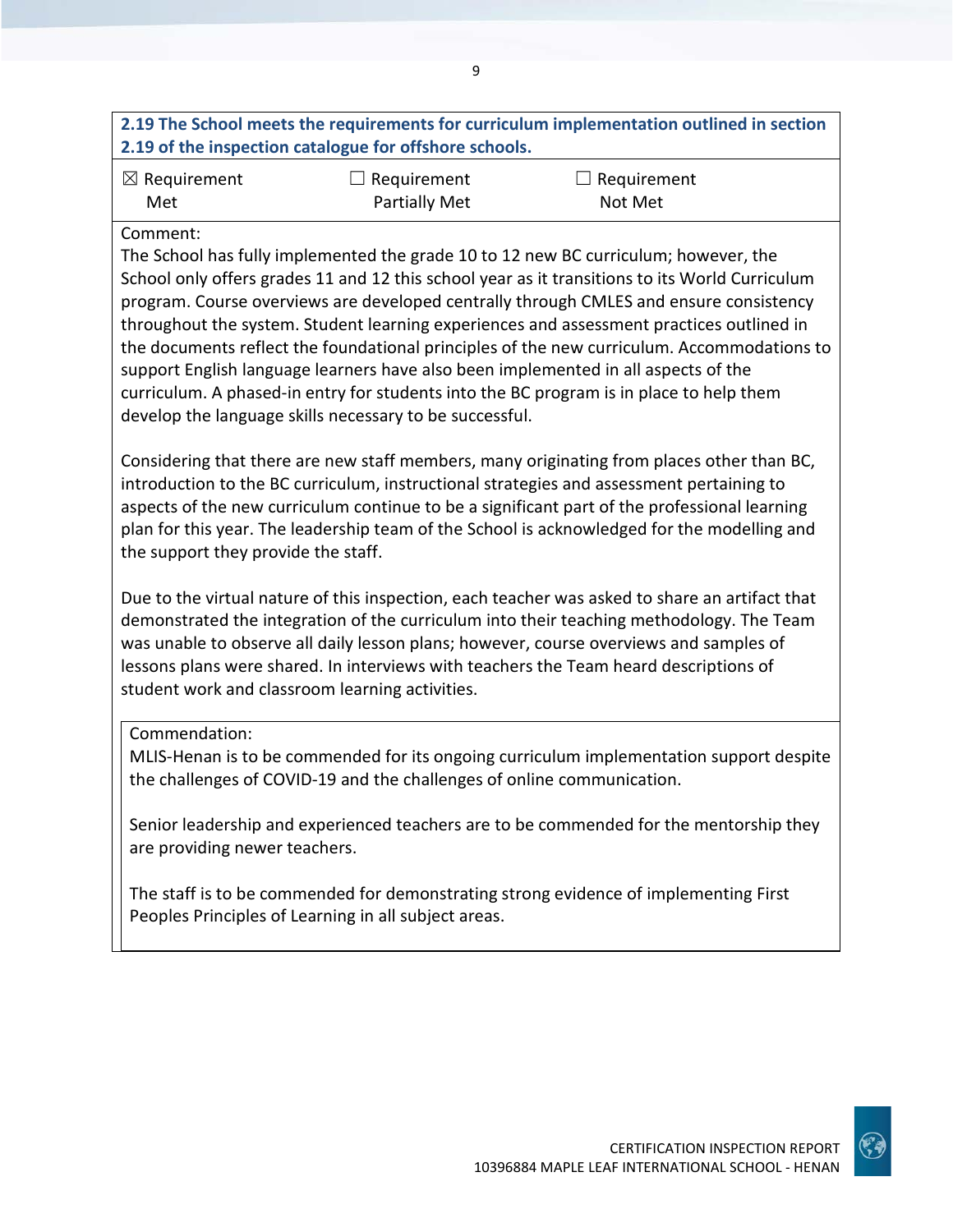| 2.20 The School meets the requirements for English language assessment and acquisition<br>as outlined in section 2.20 of the inspection catalogue for offshore schools. |                                     |                                                                                          |  |
|-------------------------------------------------------------------------------------------------------------------------------------------------------------------------|-------------------------------------|------------------------------------------------------------------------------------------|--|
| $\boxtimes$ Requirement<br>Met                                                                                                                                          | $\Box$ Requirement<br>Partially Met | $\Box$ Requirement<br>Not Met                                                            |  |
| Comment:                                                                                                                                                                |                                     | The Team heard that this year a system-wide approach to English language acquisition and |  |

The Team heard that this year a system-wide approach to English language acquisition and assessment has been initiated by CMLES. The interventions include supporting teachers with resources, technology, timetable changes, hiring an English Language Systems Coordinator, and ongoing professional development.

CMLES has established a graduated system for entry into the BC program, which up to 2020, started in grade 9. Before any student is accepted into the BC program, they are required to successfully complete a BC entrance exam. If they do not pass the exam there is a series of graduated interventions and supports to help them improve their language skills until they are able to successfully pass the exam.

Throughout the year a strong emphasis is placed on developing English language proficiency skills in a Literacy Block. Students complete a reading comprehension assessment in their Literacy Block that is used to benchmark and measure their success over the course of the year. A Literacy Block report card is used to emphasize the importance of this program and is issued with terms 3 and 4 report cards.

Monitoring the results of these interventions occurs in the English classes and are used to inform teachers' practice.

Commendation:

MLIS-Henan is to be commended for its broad-based and multi-faceted approach to support student language acquisition and assessment. Of particular note was the restructuring of the day schedule to ensure increased ELL learning opportunities.

| for offshore schools.                                                                                                                         |                                     | 2.21(a-e) The School meets the course credit requirements (equivalency, challenge,<br>exemptions and BAA courses) as outlined in section 2.21 (a-e) of the inspection catalogue |  |
|-----------------------------------------------------------------------------------------------------------------------------------------------|-------------------------------------|---------------------------------------------------------------------------------------------------------------------------------------------------------------------------------|--|
| $\boxtimes$ Requirement<br>Met                                                                                                                | Requirement<br><b>Partially Met</b> | $\Box$ Requirement<br>Not Met                                                                                                                                                   |  |
| Comment:<br>The School follows procedures and maintains records that align with the International<br><b>Student Graduation Credit Policy.</b> |                                     |                                                                                                                                                                                 |  |

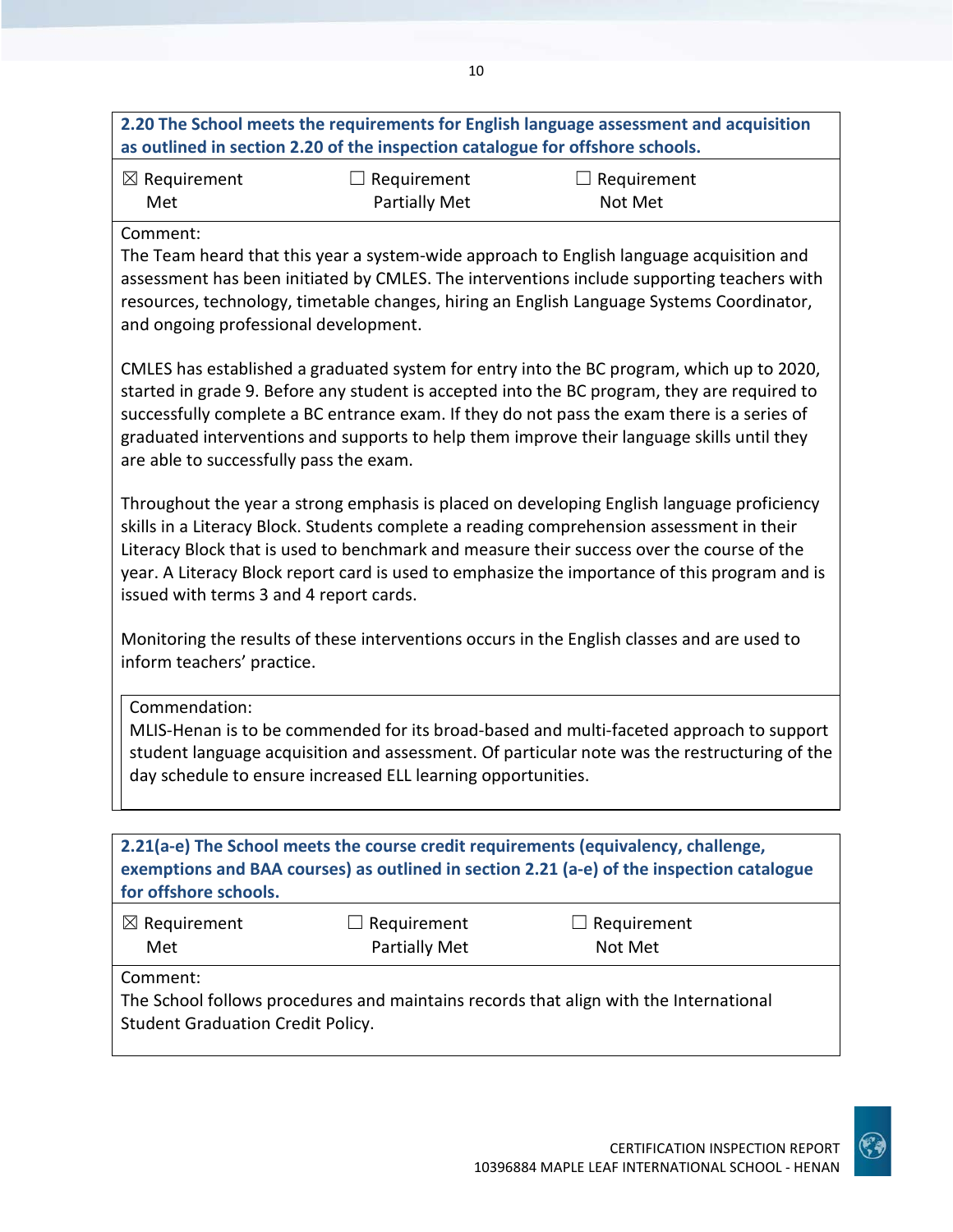The School offers two BAA courses: Psychology 12 and Teacher Assistant 12. The course overviews have been updated by CMLES to reflect the current curricular framework and have the appropriate Ministry approvals.

Three exempted courses are offered by local Chinese teachers: Mandarin 11/12, Chinese Social Studies 12 (Humanities), Chinese Geography.

**2.21(f-g) The School meets the course overview/course planning requirements as outlined in Schedule B Part I, 2. (e) of the Agreement; namely, that all BC program courses offered in the School meet or exceed the ministry learning outcomes/learning standards identified in the educational program guides for each course.**

| $\boxtimes$ Requirement | $\Box$ Requirement   | $\Box$ Requirement |
|-------------------------|----------------------|--------------------|
| Met                     | <b>Partially Met</b> | Not Met            |

Comment:

The course overviews for grades 11 and 12 curricula have been updated to reflect the current curriculum frameworks using a template provided by CMLES. The course overviews were complete and aligned with the new curriculum, with all competencies clearly identified along with the First Peoples Principles of Learning.

The Team conducted interviews with individual teachers to review and discuss planning and assessment. There was evidence of short- and long-term planning that included content, teaching strategies, evaluation and assessment methods linked to BC curriculum. The planning documents also indicated that students are exposed to a variety of learning experiences and that English language development is consistently addressed. During the virtual inspection, students who were interviewed confirmed that they get to demonstrate their learning in a variety of ways and that there are considerable opportunities for active engagement.

Commendation:

The Team commends the leadership of the School for their support for new staff unfamiliar with the BC curriculum and for all staff as they navigated online learning during the pandemic.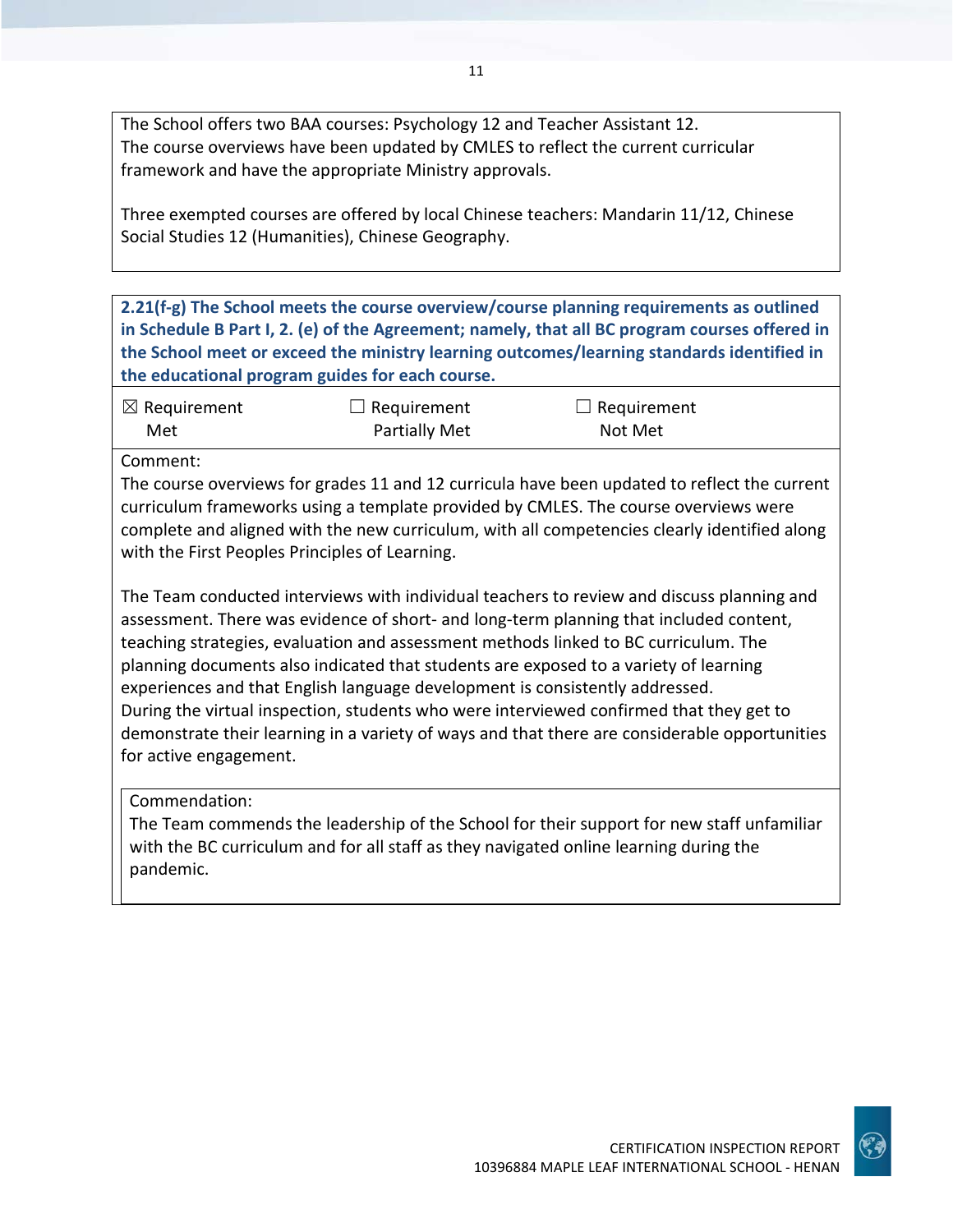**2.22 The School meets the instructional time allotment requirements as outlined in section 4.5 of the inspection catalogue for offshore schools, including the requirements set out in sections 1.1 to 6, with the exception of s. 4(5)(b), 4 (6), 5 (8)(a) and (d) and s. 5.3 of Ministerial Order 41/91, the Educational Standards Order, enacted under the Independent School Act.**

| $\boxtimes$ Requirement | $\Box$ Requirement | $\Box$ Requirement |  |
|-------------------------|--------------------|--------------------|--|
| Met                     | Partially Met      | Not Met            |  |
| Comment:                |                    |                    |  |

The Team verified that the School offers:

- 5.75 hours per day
- 181 days per school year
- 1040.75 instructional hours per year

| This exceeds the instructional time allotment requirements. |  |
|-------------------------------------------------------------|--|
|-------------------------------------------------------------|--|

|                                                                                                                                                                                                                                                                                                                                                                                                                                                                                                                                                                                                                                                                                                    | the inspection catalogue for offshore schools. | 2.23 The School meets the assessment methods requirements as outlined in section 2.23 of |  |
|----------------------------------------------------------------------------------------------------------------------------------------------------------------------------------------------------------------------------------------------------------------------------------------------------------------------------------------------------------------------------------------------------------------------------------------------------------------------------------------------------------------------------------------------------------------------------------------------------------------------------------------------------------------------------------------------------|------------------------------------------------|------------------------------------------------------------------------------------------|--|
| $\boxtimes$ Requirement<br>Met                                                                                                                                                                                                                                                                                                                                                                                                                                                                                                                                                                                                                                                                     | Requirement<br>Partially Met                   | Requirement<br>Not Met                                                                   |  |
| Comment:<br>ELL assessment: Through interviews with the staff and Principal, the Team heard that MLIS-<br>Henan has a dedicated position called a Literacy Advocate. The Literacy Advocate, in<br>coordination with the Principal, plans, implements and oversees a school literacy strategy. A<br>daily Literacy Block has been implemented for students to improve their listening, speaking<br>and reading skills. The Literacy Advocate oversees the Literacy Block and formulates the<br>lessons and assessments used during the 20-minute instructional period.                                                                                                                              |                                                |                                                                                          |  |
| The staff also described an after-school English Support Block for students struggling with<br>English language proficiencies. Students are referred to this class by teachers using a student<br>referral form that includes suggested learning intervention strategies.                                                                                                                                                                                                                                                                                                                                                                                                                          |                                                |                                                                                          |  |
| General classroom assessment: Teachers explained how they use a variety of assessment<br>tools with an emphasis placed on strong formative routines to help prepare students for<br>summative assessments. Teachers shared artifacts of their assessment projects to illustrate a<br>variety of assessments. The Team was informed that both formative and summative<br>assessments are part of the instructional practice in classrooms. Students were reported to<br>be given the opportunity to demonstrate their learning in a variety of ways and receive<br>regular and frequent feedback. Staff explained their use of rubrics, derived from performance<br>standards designed by teachers. |                                                |                                                                                          |  |

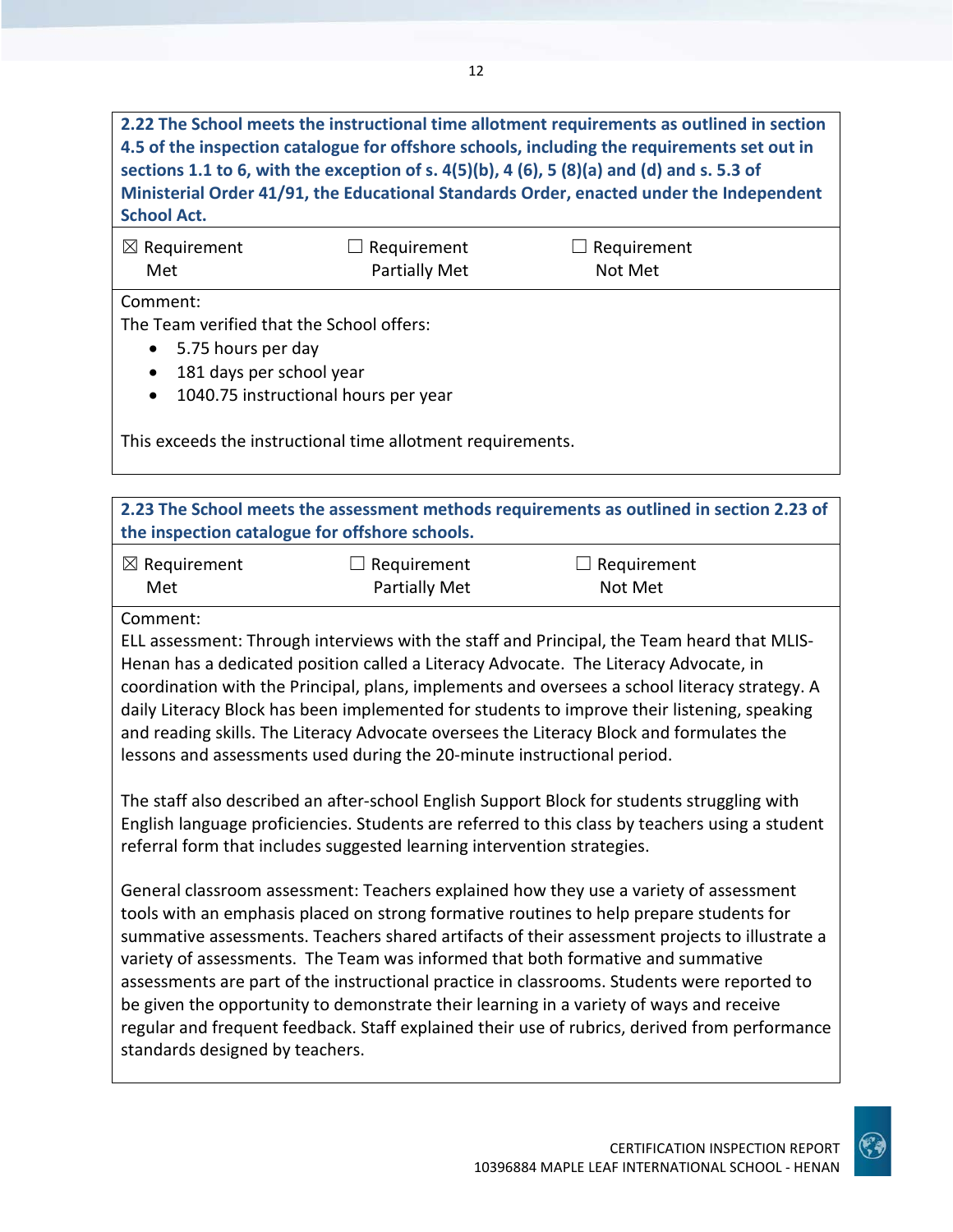During the student interviews, they confirmed that in their classes they had many opportunities to demonstrate their learning in a variety of ways. They expressed that this was one of the things that helped them learn English.

13

This year, CMLES schools have renamed the mid-term week "Assessment Week", rather than "Exam Week". The change of name better reflects and encourages the variety of assessment practice in the new curriculum.

The security and invigilation of e-exams was explained to be rigorous with the entire procedure being overseen by the BC Principal.

Commendation:

The school-based team is to be commended for the individual support they give to students at MLIS-Henan through language intervention strategies and coordinated school-wide literacy support.

**2.24 The School meets the learning resources requirements as outlined in section 2.24 of the inspection catalogue for offshore schools.**

| $\boxtimes$ Requirement | $\Box$ Requirement   | $\Box$ Requirement |
|-------------------------|----------------------|--------------------|
| Met                     | <b>Partially Met</b> | Not Met            |

Comment:

The staff interviewed felt classroom resources were adequate in order to effectively deliver the BC curriculum.

The Team heard how the MLIS-Henan library has undergone a transition this year, from textbook-warehouse to learning commons. The School has transitioned to ProQuest eLibrary which allows for access to e-resources including magazines, newspapers, reference books, maps, photos, etc. In addition, students can use Tumble Book Cloud, both within the library itself, and also on their personal devices in Literacy Block (Homeroom Block).

Due to COVID-19 and staffing restrictions, the library use is more limited than desired, but is used for some classes, after-school tutorials, and self-study sessions. A student teaching assistant for the library helps expand the use of the library. The Principal explained that all students are required to bring their laptops to class and are given open access to connect to online resources, under the direction of the teacher.

The School is provided a budget for acquisition of library, technology and print resources. The budget is applied based on the needs of the students and with input and direction from the BC department heads, librarian, and teachers.

The School is reviewing its' current library set-up with a move away from a traditional library towards a Learning Commons.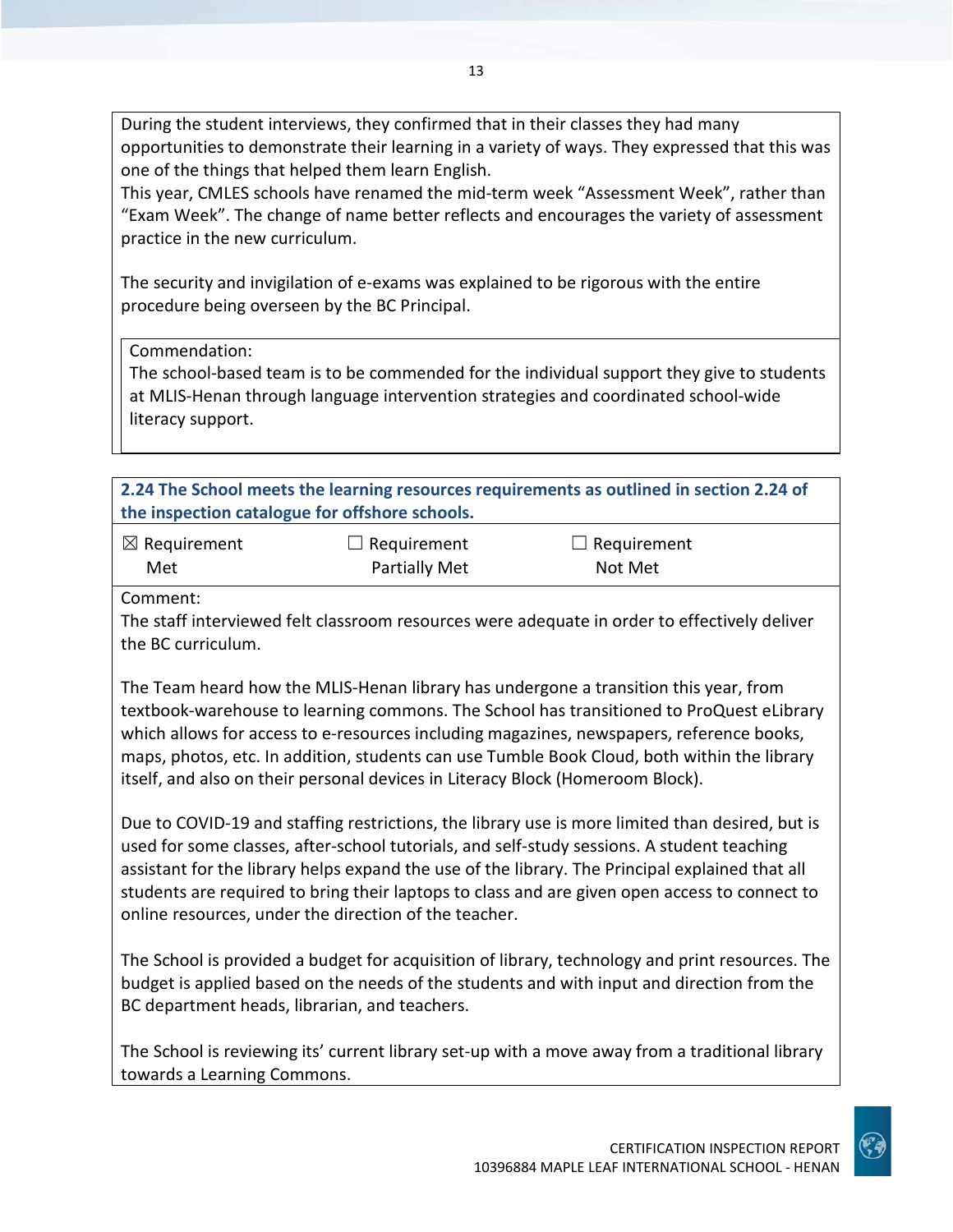| 2.25 The School meets the student progress report requirements as outlined in section 2.25 |
|--------------------------------------------------------------------------------------------|
| of the inspection catalogue for offshore schools.                                          |
|                                                                                            |

| $\boxtimes$ Requirement | $\Box$ Requirement | $\Box$ Requirement |
|-------------------------|--------------------|--------------------|
| Met                     | Partially Met      | Not Met            |

#### Comment:

The Principal reported to the Team regarding progress reports. Students are given progress reports directly by Chinese counselors and BC homeroom teachers in grade meetings and homeroom classes. Parents receive progress reports from Chinese counselors (as directed by the BC program) by telephone, at grade meetings and through the PowerSchool Parent Portal in the world wide web.

Grade level parent meetings are held each semester and as needed. Communication with parents and students is done through PowerSchool Parent Portal (for real time attendance and grades). Communication to parents also occurs electronically through social media, such as QQ and Weixin platform where the School maintains official parent user groups, and through the School's Chinese website.

The MLIS-Henan Graduation Center communicates regularly with students and parents, assisting with student visa issues and graduation plans. Also, the Academic Advisor's role also allows for communication with parents around matters related to student course selections and scheduling.

MLIS-Henan meets all requirements for student progress reports.

| 2.26 The School meets the parent/student handbook requirements as outlined in section<br>2.26 of the inspection catalogue for offshore schools. |               |                                                                                                                                                                                                                                                                                                                                                                           |  |
|-------------------------------------------------------------------------------------------------------------------------------------------------|---------------|---------------------------------------------------------------------------------------------------------------------------------------------------------------------------------------------------------------------------------------------------------------------------------------------------------------------------------------------------------------------------|--|
| $\boxtimes$ Requirement                                                                                                                         | Requirement   | $\Box$ Requirement                                                                                                                                                                                                                                                                                                                                                        |  |
| Met                                                                                                                                             | Partially Met | Not Met                                                                                                                                                                                                                                                                                                                                                                   |  |
| Comment:<br>handbook.                                                                                                                           |               | The student and parent handbook is updated for 2020 and is detailed, providing all the<br>required information outlined in the Agreement. Valuable information regarding Student<br>Services, Student Conduct, Academic Information and Educational Pathways is outlined. A<br>section titled "Process for Resolving Student and Parent Concerns" is also in place in the |  |

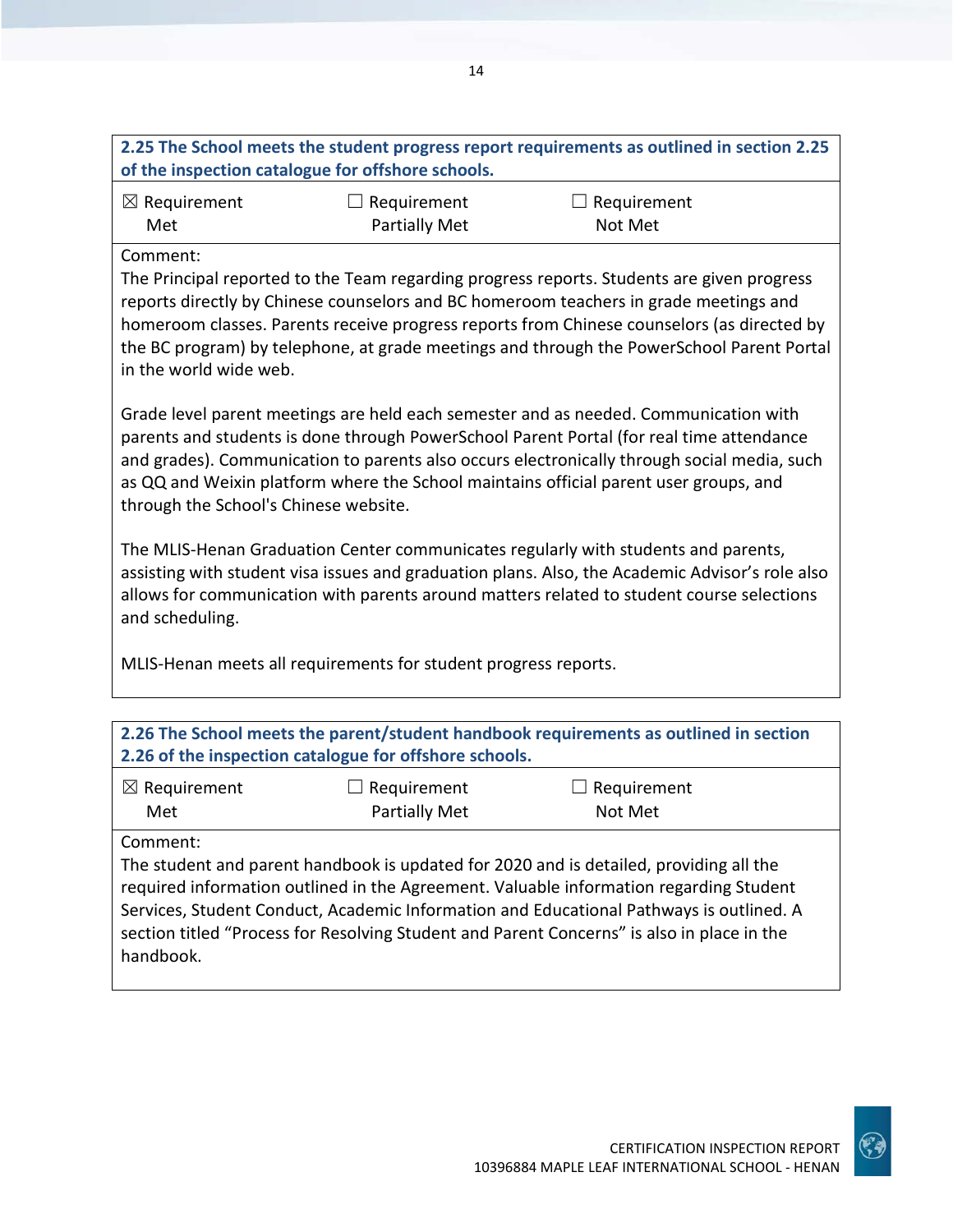| 2.27 The School meets the teacher handbook requirements as outlined in section 2.27 of |  |
|----------------------------------------------------------------------------------------|--|
| the inspection catalogue for offshore schools.                                         |  |

| $\boxtimes$ Requirement | $\Box$ Requirement   | $\Box$ Requirement |
|-------------------------|----------------------|--------------------|
| Met                     | <b>Partially Met</b> | Not Met            |

#### Comment:

The teacher handbook is produced by Maple Leaf's head office in Dalian and is updated on an annual basis. The most recent version was dated September 2020 and includes all necessary requirements outlined in the inspection catalogue. The teacher handbook includes a detailed table of contents making it very easy to locate relevant topics/sections that staff may wish to reference.

The Principal described how the MLIS-Henan handbook on policies and procedures is updated every year and teachers are required to review the handbook at the start of every year.

| 2.28 The School meets the distributed learning requirements as outlined in section 18 of<br>the Agreement and section 2.28 of the inspection catalogue for offshore schools. |                                     |                               |                               |
|------------------------------------------------------------------------------------------------------------------------------------------------------------------------------|-------------------------------------|-------------------------------|-------------------------------|
| $\Box$ Requirement<br>Met                                                                                                                                                    | $\Box$ Requirement<br>Partially Met | $\Box$ Requirement<br>Not Met | $\boxtimes$ Not<br>Applicable |
| Comment:<br>MLIS-Henan does not have any students taking distributed learning courses.                                                                                       |                                     |                               |                               |

# **CONCLUSION**

# **Commendations**

**The Inspection Team wishes to recognize the Owner/Operator, Principal, staff and Offshore School Representative of MLIS-Henan for:**

- the range of interventions put in place to support BC program students.
- their commitment to maintaining a robust BC program as it transitions to the World Curriculum program.
- all the safety and COVID-19 protocols it has instituted.
- the Superintendent's presence, support and commitment to MLIS-Henan through this inspection.
- the Principal's commitment and resilience in leading the School through the most difficult of circumstances brought on by the COVID-19 pandemic.